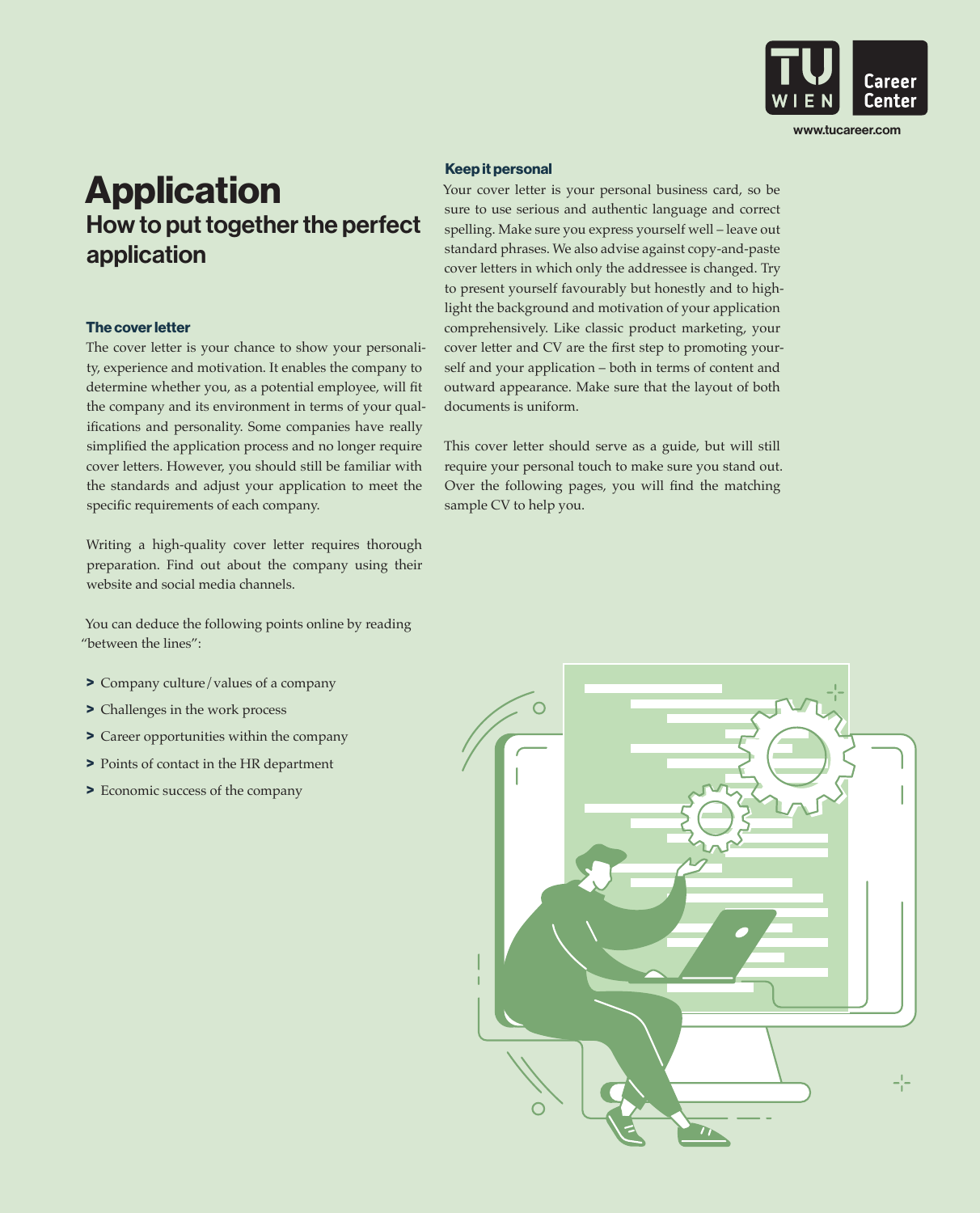# Sample cover letter

### **Hannah Ölmüller, BSc**

Hochbaumeister GmbH FAO Dipl.-Ing. Richard Baumeister Meisterstraße 101 1040 Wien Vienna, 28 March 2022 **Trainee position at Hochbaumeister GmbH** Dear Mr. Dipl.-Ing. Baumeister, I have been interested in Hochbaumeister GmbH since the start of my degree and am impressed by its numerous career and further training opportunities. My first personal contact with your company was this spring at the job fair organised by TU Wien. During my fascinating conversation with Ms. Mag. Bauer, I had the chance to get a glimpse of your corporate structure and internal workflows. I was really inspired by the trainee programme she presented, with the opportunity to get to know the various specialist departments within your company. Even during my studies, I have placed great emphasis on practical relevance. For example, I independently created a project plan for a problem faced within a company and was substantially involved in implementing this plan. During this time, I was able to gain my first experience of conducting conversations with customers and apply my conscientious way of working in a real-life setting. I describe myself as someone who is eager for knowledge and goal-oriented with a high level of communication skills. My hobby, which involves helping to organise sports events, also enables me to continue to develop these skills. With regard to the knowledge required by you in the programmes AutoCAD and ArchiCAD, I have acquired these skills in seminars and practical lessons throughout my studies and have further improved them during practical application in my internships. I am certain that my ability to grasp new concepts quickly and my solution-oriented thinking will make me an asset for your company. I look forward to speaking with you in person! Best regards, Hannah Ölmüller 1050 Wien, Margaretenstraße 3 Tel. +43 679 - 453 23 01 Email hannah.oelmueller@gmail.com Make sure your contact details are complete. If you have already made personal contact with the company, reference this in your letter. Think about the subject line! What are you applying for? You should also state the ad or job number here, if there is one. Address your cover letter to a specific person. If you are unable to find the relevant contact person during your research, address it to the head of HR. In the first paragraph you should state why you are applying specifically for this position/company. Establish a connection to the company: Why would you like to work there? Cite your technical skills and soft skills in more detail. Highlight any relevant competences. You should also reference required qualifications here. If you do not yet have much professional experience, you can also use hobbies or non-university activities to provide examples of your skills. If applicable, you can also provide a potential start date. Your cover letter should be no longer than one A4 page.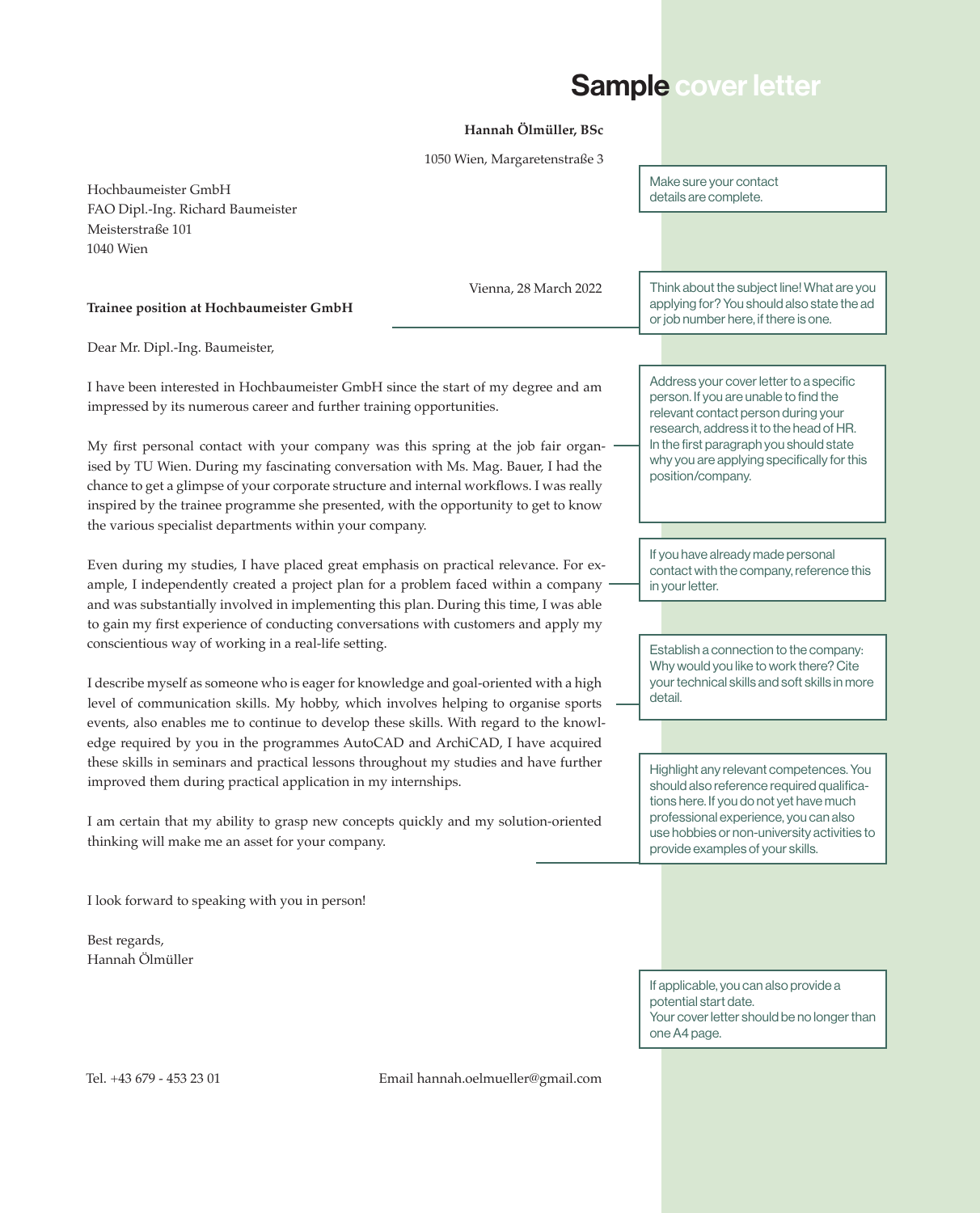# Sample CV

## **Personal details**



## **Education**

## **Professional experience**

Address: Margaretenstraße 3, 1050 Wien Tel.: +43 679-453 23 01 Email: hannah.oelmueller@gmail.com Date of birth: 01.01.1995 Nationality: Austrian

Hannah Ölmüller, BSc | In many parts of Europe, especially in Austria and Germany, it is standard practice to include a photo in your CV. It is crucial that you have a professional photo taken and do not use snapshots!

> If you are a non-EU citizen, include your valid work permit with your documents. In addition, you should also provide information on your work permit, e.g.: student visa 20 hrs/week.

> Here you can state the focus of your education in order to emphasise certain topics.

#### 10/2020 – present Vienna University of Technology

Master's programme in civil engineering

Focus: Construction management and transport and mobility 10/2016 – 06/2020 Vienna University of Technology

Bachelor's programme in civil engineering and infrastructure management

Bachelor of Science degree (BSc)

Bachelor thesis: "Creation of a catalogue of measures for all construction

 participants to avoid defects in concrete components" 08/2011 – 06/2016 Camillo Sitte Institute

Higher Technical College and Research Institute

for Construction Engineering Vienna III, Structural Engineering branch

Put your stages of education and your professional experience in chronological order, starting with the most recent and working your way back.

#### Since 09/2021 **Immobilien GmbH Vienna**

15 hrs/week Student trainee job in the area of project development

- Structured and independent project research
- Updating the project databases
- Participation in the creation of project documentation, audits and reports
- Performance of market, customer and competitive analyses
- Assistance in the initial assessment of inquiries and tenders

#### 07/2020 – 08/2020 Verkehrs GmbH Vienna

- Summer internship in the field of road construction
- Collaboration in the BIM project team
- Use and customisation of 3D models and linking with schedules (4D)
- Participation in the design, dimensioning and planning of drainage systems for transport infrastructure